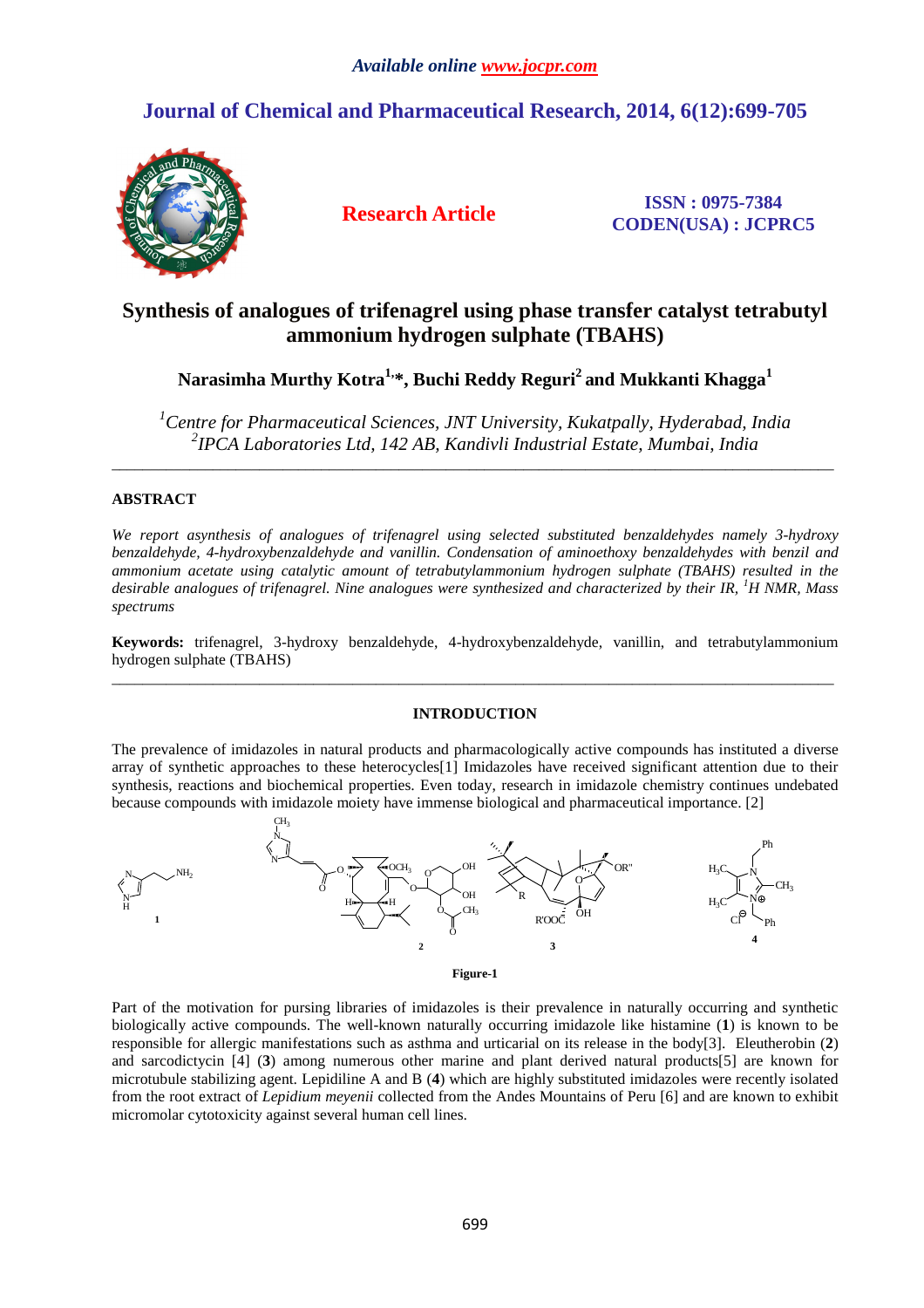### **EXPERIMENTAL SECTION**

*\_\_\_\_\_\_\_\_\_\_\_\_\_\_\_\_\_\_\_\_\_\_\_\_\_\_\_\_\_\_\_\_\_\_\_\_\_\_\_\_\_\_\_\_\_\_\_\_\_\_\_\_\_\_\_\_\_\_\_\_\_\_\_\_\_\_\_\_\_\_\_\_\_\_\_\_\_*

### **3-(2-Bromoethoxy)-benzaldehyde (3):**

In a 50 mL two necked RB flask, 3-hydroxybenzaldehyde (3.10 g, 25.4 mmol), 1,2-dibromoethane (19.0 g, 101 mmol) and methanol (25 mL) were taken and heated to reflux. Then with stirring, 6N NaOH (5 mL) was added in 1 mL portions with 30 min interval between additions. After 18 h of stirring at reflux, workup and obtain crude product as brown syrup which was chromatographed over silica gel (60-120 mesh) using hexane: ethyl acetate (8 : 2) as eluent to obtain titled compound  $3$  (3.2 g, 52%) as brownish liquid. IR (Neat):  $\upsilon$  3446, 1695, 1258 cm<sup>-1</sup>. <sup>1</sup>H NMR (CDCl<sub>3</sub>): δ 3.56 (t, 2H, -CH<sub>2</sub>), 4.25 (t, 2H, -CH<sub>2</sub>), 7.00-7.12 (m, 1H, Ar-H), 7.25 (m, 1H, Ar-H), 7.30-7.42  $(m, 2H, Ar-H)$ , 9.86 (s, 1H, -CHO). EI-MS :  $m/z = 229$  [M]<sup>+</sup>.

### **3-(2-Dimethylaminoethoxy)benzaldehyde** (**5a**)**:**

In a 100 mL RB flask, 3-(2-bromoethoxy)-benzaldehyde (2 g, 2.18 mmol), 40% dimethylamine solution (5 mL, 40.8 mmol) and methanol (15 mL) were taken, arranged for stirring at room temperature for 6 h. After 6 h the methanol was removed compound **5a** (1.5 g, 88.8%) as pale yellow solid. Mp: 176-177 <sup>0</sup>C. IR (KBr) : υ2958, 2117, 1679, 1596, 1260, 1165, 800, 749 cm<sup>-1</sup>. <sup>1</sup>H NMR (DMSO- $d_6$ ):δ 2.85 (s, 6H, 2 × CH<sub>3</sub>), 3.56 (t, 2H, -CH<sub>2</sub>), 4.45 (t, 2H, -CH2), 7.30-7.40 (m, 1H, Ar-H), 7.46-7.53 (m, 1H, Ar-H), 7.60-7.62 (m, 2H, Ar-H), 10.00 (s, 1H, -CHO). EI-MS :  $m/z = 193$  [M]<sup>+</sup>.

### **3-(2-Piperidinoethoxy)benzaldehyde (5b):**

In a 100 mL RB flask, 3-(2-bromoethoxy)benzaldehyde (3.0 g, 13.1mmol), piperidine (3.1 g, 36.4 mmol) and methanol (30 mL) were taken and refluxed with stirring. After 3 h of reflux and workupthe reaction mass,concentrated to obtain the titled compound **5b** (1.85 g, 64%) as brown syrup. IR (Neat):υ 3420, 2932, 1695, 1260 cm<sup>-1</sup>. <sup>1</sup>H NMR (CDCl<sub>3</sub>):δ 1.40-1.60 (m, 6H, 3 × -CH<sub>2</sub>), 2.45 (t, 4H, 2 x -CH<sub>2</sub>), 2.72 (t, 2H, -CH<sub>2</sub>), 4.16 (t, 2H,  $-CH_2$ ), 6.92-6.94 (m, 1H, Ar-H), 7.75-7.82 (m, 3H, Ar-H), 9.88 (s, 1H, -CHO). ESI-MS :  $m/z = 234$  [M+H]<sup>+</sup>.

### **3-(2-Morpholinoethoxy)-benzaldehyde (5c):**

3-(2-bromoethoxy)-benzaldehyde (5 g, 21.8 mmol), morpholine (5.24 g, 60.2 mmol) and methanol (100 mL) to obtain the titled compound 5c (3.15 g, 61.47%) as brown syrup. IR (Neat): υ3445, 1695, 1260 cm<sup>-1</sup>. <sup>1</sup>H NMR (  $CDCl<sub>3</sub>$ : $\delta$ 2.53 (t, 4H, 2 x -CH<sub>2</sub>), 2.76 (t, 2H, -CH<sub>2</sub>), 3.65 (t, 4H, 2 x -CH<sub>2</sub>), 4.46 (t, 2H, -CH<sub>2</sub>), 7.12-7.16 (m, 1H, Ar-H), 7.23 (m, 1H, Ar-H), 7.40-7.42 (m, 2H, Ar-H), 9.93 (s, 1H, -CHO). ESI-MS :  $m/z = 236$  [M+H]<sup>+</sup>.

### **2-(3-[2-Dimethylaminoethoxy)phenyl]-4,5-diphenylimidazole (7a):**

benzil (840 mg, 4.0 mmol), 3-(2-dimethylaminoethoxy) benzaldehyde (840 mg, 4.0 mmol), ammoniumacetate (108 mg, 14.0 mmol), catalyst TBAHS (30 mol%) were taken and heated at 120° C with stirring for 6 h. After completion of the reaction the reaction mixture was cooled to room temperature and diluted with acetone (20 mL). after workup obtain the titled compound **7a** (70 mg, 79.7%) as solid. Mp: 183-184 <sup>0</sup>C. IR (KBr): υ3423, 3057, 2926, 2815, 2762, 1594, 1461, 1233, 649 cm<sup>-1</sup>. <sup>1</sup>H NMR (DMSO- $d_6$ ):δ 2.36 (s, 6H, 2 × CH<sub>3</sub>), 2.81 (t, 2H, -CH<sub>2</sub>), 4.15 (t, 2H, -CH2), 6.70-6.80 (m, 1H, Ar-H), 7.21-7.40 (m, 7H, Ar-H), 7.54-7.62 (m, 4H, Ar-H), 7.62-7.72 (m, 2H, Ar-H).  $ESI-MS : m/z = 384 [M+H]<sup>+</sup>$ . Anal.cacld.for:  $C_{25}H_{25}N_30$  : C, 78.30; H, 6.57. Found: C, 78.38; H, 6.48.

#### **2-(3-[2-(Piperidino)ethoxy)phenyl]-4,5-diphenylimidazole (7b):**

**7b** also prepared using above process (180 mg, 62.8%) as brown solid. Mp: 143-144 <sup>0</sup>C. IR (Neat):υ 3423, 2925, 1026 cm<sup>-1</sup>. <sup>1</sup>H NMR (CDCl<sub>3</sub> + DMSO-*d*<sub>6</sub>):δ 1.45-1.53 (m, 2H, -CH<sub>2</sub>), 1.65-1.70 (m, 4H, 2 x -CH<sub>2</sub>), 2.60-2.72 (m, 2H, -CH2), 2.90 (t, 2H, -CH2), 4.26 (t, 2H, -CH2), 6.75 (d, 2H, Ar-H), 7.16-7.30 (m, 5H, Ar-H), 7.50-7.56 (d, *J =*  6.89 Hz, 4H, Ar-H), 7.62-7.66 (m, 2H, Ar-H), 7.82 (m, 1H, Ar-H). ESI-MS :  $m/z = 424$  [M+H]<sup>+</sup>. Anal.cacld.for:  $C_{28}H_{29}N_30$  : C, 79.40; H, 6.89. Found: C, 79.50; H, 6.98.

### **2-(3-[2-(Morpholino)ethoxy)phenyl]-4,5-diphenylimidazole (7c):**

 Prepared following the procedure described for (**7a**) using benzil (840 mg, 4.0 mmol), 3-(2-morpholinoethoxy) benzaldehyde (102 mg, 4.2 mmol), ammoniumacetate (10.8 mg, 14 mmol), catalyst TBAHS (30 mol%) to obtain the titled compound (580 mg, 63.68%) **(7c)** as pale brown solid. Mp: 215-217 <sup>0</sup>C. IR (Neat):  $\upsilon$ 3420, 1655, 1024 cm<sup>-1</sup>. <sup>1</sup>H NMR (CDCl<sub>3</sub> + DMSO-*d<sub>6</sub>*):  $\delta$  2.56 (t, 4H, 2 x -CH<sub>2</sub>), 2.80 (t, 2H, -CH<sub>2</sub>), 3.65 (t, 4H, 2 x -CH<sub>2</sub>), 4.15 (t, 2H, -CH<sub>2</sub>), 6.82-6.85 (m, 1H, Ar-H), 7.13-7.70 (m, 13H, Ar-H), 12.22 (brs, 1H, -NH). ESI-MS :  $m/z = 426$  [M+H]<sup>+</sup>

### **4-(2-Bromoethoxy)benzaldehyde (9a):**

Prepared following the procedure described for **3** using 4-hydroxybenzaldehyde (3.10 g, 25.4 mmol), 1,2dibromoethane (19.07 g, 101.5 mmol) and methanol (60 mL) to obtain the titled compound **9a** (3.15 g, 52%) as white solid. Mp: 54-56 <sup>0</sup>C. IR (KBr): υ3346, 2925, 1600 cm<sup>-1</sup>. <sup>1</sup>H NMR (CDCl<sub>3</sub>):δ 3.62 (t, 2H, -CH<sub>2</sub>), 4.34 (t, 2H, -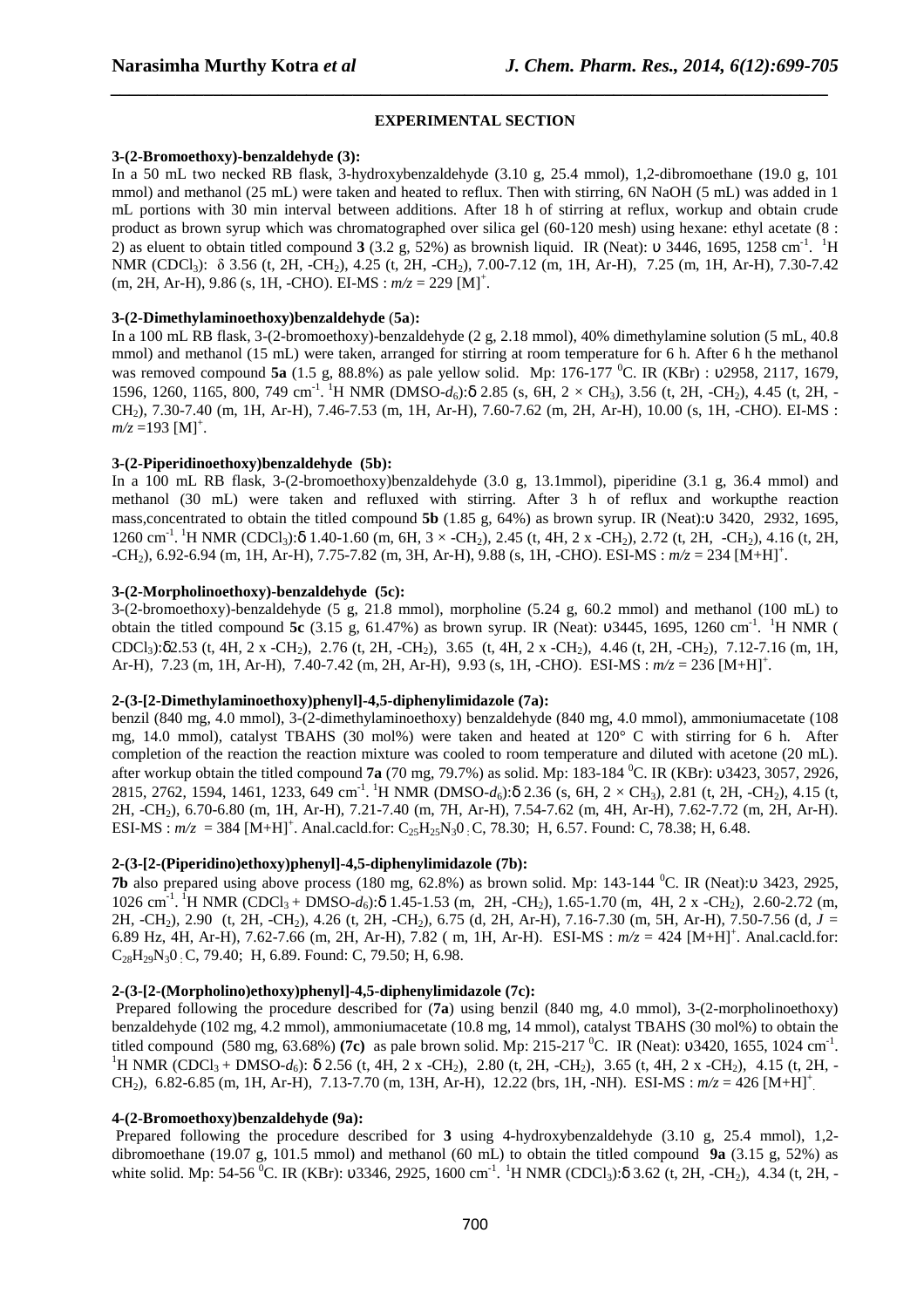CH2), 7.02 (d, *J* = 8.7 Hz, 2H, Ar-H), 7.81 (d, *J* = 8.25 Hz, 2H, Ar-H), 9.80 (s, 1H, -CHO). EI-MS : m/z 229  $[M]^+$ .

*\_\_\_\_\_\_\_\_\_\_\_\_\_\_\_\_\_\_\_\_\_\_\_\_\_\_\_\_\_\_\_\_\_\_\_\_\_\_\_\_\_\_\_\_\_\_\_\_\_\_\_\_\_\_\_\_\_\_\_\_\_\_\_\_\_\_\_\_\_\_\_\_\_\_\_\_\_*

### **4-(2-Bromoethoxy)-3-methoxybenzaldehyde (9b):**

 Prepared following the procedure described for **3** using 4-(3-methoxy) hydroxybenzaldehyde (4.0 g, 26.1 mmol), 1,2-dibromoethane (19.59 g, 104.3 mmol) and methanol (60 mL) to obtain the titled compound **9b** (3.78 g, 56%) as white crystalline solid. Mp: 66-67 <sup>0</sup>C. IR (KBr): υ3345, 1680, 1270 cm<sup>-1</sup>. <sup>1</sup>H NMR (CDCl<sub>3</sub>):δ 3.64 (t, 2H, -CH<sub>2</sub>), 3.90 (s, 3H, -OCH3), 4.34 (t, 2H, -CH2), 6.94 (d, *J* = 8.25 Hz, 2H, Ar-H), 7.34-7.40 (m, 2H, Ar-H), 9.80 (s, 1H, - CHO). ESI-MS :  $m/z$  261  $[M + H]$ <sup>+</sup>.

### **4-(2-Dimethylaminoethoxy)benzaldehyde (10a):**

Prepared following the procedure described for **5a** using 4-(2-bromoethoxy)-benzaldehyde (1.00 g, 4.36 mmol), 40% dimethylamine solution (10 mL, 81.6 mmol) and methanol (25 mL) to obtain the title compound **10a** (0.75 g, 89%) as brown liquid. IR (Neat):  $\upsilon$ 3435, 1690, 1605 cm<sup>-1</sup>. <sup>1</sup>H NMR (CDCl<sub>3</sub>): $\delta$  2.30 (s, 6H, 2 × CH<sub>3</sub>), 2.76 (t, 2H, -CH2), 4.15 (t, 2H, -CH2), 7.00-7.05 (m, 2H, Ar-H), 7.35-7.36 (m, 2H, Ar-H), 9.80 (s, 1H, -CHO). EI-MS : m/z 193  $[M]^+.$ 

### **4-(2-Dimethylaminoethoxy)-3-methoxybenzaldehyde (10b):**

Prepared following the procedure described for **5a** using 4-(2-bromoethoxy)-3-methoxybenzaldehyde (2.0 g, 7.68 mmol), 40% dimethylamine solution (20 mL, 163.2 mmol) and methanol (60 mL) to obtain the title compound **10b** (1.28 g, 74%) as pale yellow syrup. IR (Neat):  $v2940,1685, 1270 \text{ cm}^{-1}$ . <sup>1</sup>H NMR (CDCl<sub>3</sub>): $\delta$  2.30 (s, 6H, 2 × CH<sub>3</sub>), 2.75 (t, 2H, -CH2), 3.89 (s, 3H, -OCH3), 4.13 (t, 2H, -CH2), 6.95 (d, 1H, Ar-H), 7.35 (d, 2H, Ar-H), 9.80 (s, 1H, -  $CHO$ ).EI-MS : m/z 224 [M]<sup>+</sup>.

## **Preparation of 4-(2-piperidinoethoxy)benzaldehyde (10c):**

Prepared following the procedure described for **(5b)** using 4-(2-bromoethoxy)-benzaldehyde (0.85 g, 3.71 mmol), piperidine (40 mg, 4.70 mmol) and methanol (10 mL) to obtain the titled compound **10c** (41 mg, 95%) as brown syrup. IR (Neat): v 2930, 1690, 1600 cm<sup>-1</sup>. <sup>1</sup>H NMR (CDCl<sub>3</sub> + DMSO- $d_6$ ):δ 1.42-1.62 (m, 6H, 3 × CH<sub>2</sub>), 2.45 (t, 4H, 2 x -CH2), 2.76 (t, 2H, -CH2), 4.10 (t, 2H, -CH2), 7.16 (m, 2H, Ar-H), 7.35-7.42 (m, 2H, Ar-H), 9.90 (s, 1H, -CHO). ESI-MS :  $m/z$  234  $[M + H]$ <sup>+</sup>.

### **Preparation of 4-(2-piperidinoethoxy)-3-methoxybenzaldehyde (10d):**

Prepared following the procedure described for **(5b)** using 4-(2-bromoethoxy)-3-methoxybenzaldehyde (100 mg, 3.84 mmol), piperidine (81 mg, 9.41 mmol) and methanol (10 mL) to obtain the titled compound **10d** (80 g, 79%) as brown syrup. IR (Neat): υ2934, 1683, 1269 cm<sup>-1</sup>. <sup>1</sup>H NMR (CDCl<sub>3</sub>):δ 1.42-1.48 (m, 2H, -CH<sub>2</sub>), 1.63 (m, 4H, 2 x -CH2 ), 2.52 (t, 4H, 2 x -CH2), 2.82 (t, 2H, -CH2), 3.90 (s, 3H, -OCH3), 4.16 (t, 2H, -CH2), 6.92 (d, *J* = 7.52 Hz, 1H, Ar-H), 7.38 (m, 2H, Ar-H), 9.82 (s, 1H, -CHO). ESI-MS : m/z 264 [M+H]<sup>+</sup>.

### **Preparation of 4-(2-morpholinoethoxy)benzaldehyde (10e):**

Prepared following the procedure described for **(5b)** using 4-(2-bromoethoxy)-benzaldehyde (50 mg, 2.15 mmol), morpholine (53 mg, 6.9 mmol) and methanol (15 mL) to obtain the titled compound **10e** (45 mg, 90%) as brown syrup. IR (Neat):υ 2950, 1685, 1605 cm<sup>-1</sup>. <sup>1</sup>H NMR (CDCl<sub>3</sub>):δ2.53 (t, 4H, 2 x -CH<sub>2</sub>), 2.82 (t, 2H, -CH<sub>2</sub>), 3.66 (t, 4H, 2 x -CH2), 4.16 (t, 2H, -CH2), 6.93-7.00 (d, *J* = 9.00 Hz, 2H, Ar-H), 7.82 (d, *J* = 8.35 Hz, 2H, Ar-H), 9.80 (s, 1H, -CHO). ESI-MS : m/z 236 [M+H]<sup>+</sup>.

### **Preparation of 4-(2-morpholinoethoxy)-3-methoxybenzaldehyde (10f):**

Prepared following the procedure described for **(5b)** using, 4-(2-bromoethoxy)-3-methoxybenzaldehyde (50 mg, 1.92 mmol), morpholine (46 mg, 5.35 mmol) and methanol (15 mL) to obtain the titled compound **10f** (45 mg, 88%) as brown syrup. IR (Neat):  $v2925$ , 1680,1269 cm<sup>-1</sup>. <sup>1</sup>H NMR (CDCl<sub>3</sub>): $\delta$ 2.55 (t, 4H, 2 x -CH<sub>2</sub>), 2.85 (t, 2H, -CH<sub>2</sub>), 3.64 (t, 4H, 2 x -CH2), 3.90 (s, 3H, -OCH3), 4.16 (t, 2H, -CH2), 6.90 (d, *J* = 9.00 Hz, 1H, Ar-H), 7.35 (d, *J* = 8.35 Hz, 2H, Ar-H),  $9.82$  (s, 1H, -CHO). ESI-MS : m/z 266 [M+H]<sup>+</sup>.

### **Preparation of 2-(4-[2-dimethylaminoethoxy)phenyl]-4,5-diphenylimidazole (11a):**

Prepared following the procedure described for **(7a)** using benzil (20 mg, 0.95 mmol), 4-(2-dimethylaminoethoxy) benzaldehyde (20 mg, 10.26 mmol), ammoniumacetate (20 mg, 2.57 mmol), catalyst TBAHS (30 mol%) to obtain the titled compound 11a (32 mg, 76.97%) as pale brown solid. Mp: 118-121 <sup>0</sup>C. IR (Neat):  $\upsilon$ 3055, 2925, 1490 cm<sup>-1</sup>. <sup>1</sup>H NMR (CDCl<sub>3</sub> + DMSO-*d<sub>6</sub>*):δ 2.30 (s, 6H, 2 × CH<sub>3</sub>), 2.70 (t, 2H, -CH<sub>2</sub>), 4.00 (t, 2H, -CH<sub>2</sub>), 6.88 (d, *J* = 6.80Hz, 3H, Ar-H), 7.20-7.25 (m, 5H, Ar-H), 7.50 (d, *J* = 7.50Hz, 4H, Ar-H), 7.94 (d, *J* = 10.94Hz, 2H, Ar-H). ESI-MS : m/z 384 [M+H]<sup>+</sup>. Anal.cacld.for:  $C_{25}H_{25}N_30$  : C, 78.30; H, 6.57. Found: C, 78.34; H, 6.60.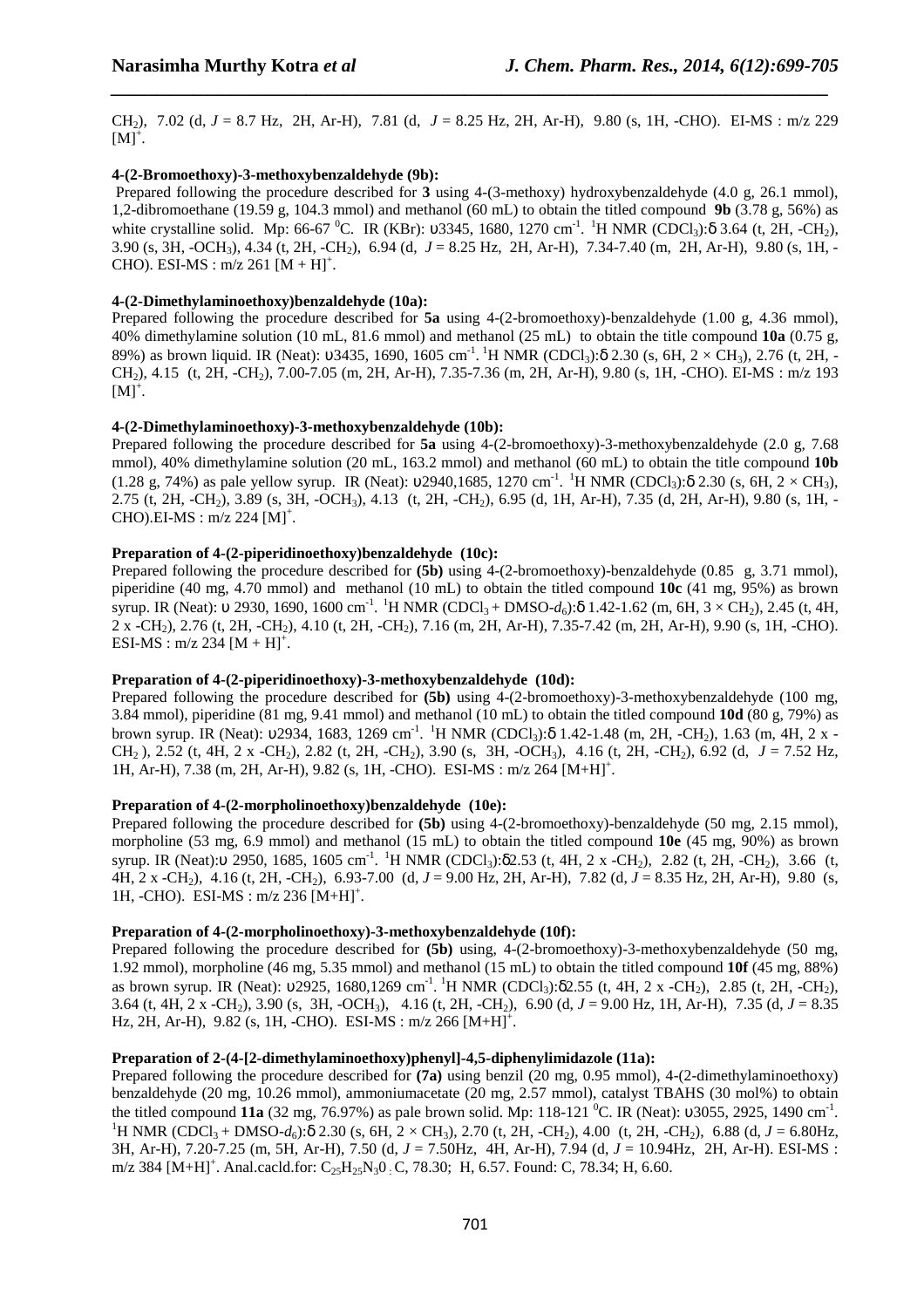### **Preparation of 2-(4-[2-dimethylaminoethoxy)-3-methoxyphenyl]-4,5-diphenylimidazole**

benzil (45 mg, 2.14 mmol), 4-(2-dimethylaminoethoxy)-3-methoxybenzaldehyde (50 mg, 2.27 mmol), ammonium acetate (55 mg, 7.12 mmol), catalyst TBAHS (30 mol%) to obtain the titled compound **11b** (60 mg, 66%) as white solid. Mp: 186-188 <sup>0</sup>C. IR (KBr): υ3383, 1500, 1265 cm<sup>-1</sup>. <sup>1</sup>H NMR (DMSO-*d*<sub>6</sub>):δ 2.32 (s, 6H, 2 × CH<sub>3</sub>), 2.70 (t, 2H, -CH2), 3.90 (s, 3H, -OCH3), 4.00 (t, 2H, -CH2), 6.95 (d, *J* = 6.80 Hz, 1H, Ar-H), 7.20-7.42 (m, 5H, Ar-H), 7.50-7.70 (m, 7H, Ar-H). ESI-MS : m/z 414  $[M+H]^+$ . Anal.cacld.for:  $C_{26}H_{27}N_3O_2$  : C, 75.48; H, 6.51. Found: C, 75.46; H, 6.62.

*\_\_\_\_\_\_\_\_\_\_\_\_\_\_\_\_\_\_\_\_\_\_\_\_\_\_\_\_\_\_\_\_\_\_\_\_\_\_\_\_\_\_\_\_\_\_\_\_\_\_\_\_\_\_\_\_\_\_\_\_\_\_\_\_\_\_\_\_\_\_\_\_\_\_\_\_\_*

# **Preparation of 2-(4-[2-(piperidino)ethoxy)phenyl]-4,5-diphenylimidazole (11c):**

Prepared following the procedure described for **(7a)** using benzil (45 mg, 2.14 mmol), 4-(2-piperidinoethoxy) benzaldehyde (55 mg, 2.27 mmol), ammoniumacetate (55 mg, 7.12 mmol), catalyst TBAHS (30 mol%) to obtain the titled compound 11c (55 mg, 60.39%) as brown solid. Mp: 189-192 <sup>0</sup>C. IR (Neat): υ3418, 1650, 1025 cm<sup>-1</sup>. <sup>1</sup>H NMR ( CDCl<sub>3</sub> + DMSO-*d<sub>6</sub>*):δ 1.36 (m, 6H, 3 × CH<sub>2</sub>), 2.51 (t, 4H, 2 x -CH<sub>2</sub>), 2.75 (t, 2H, -CH<sub>2</sub>), 4.10 (t, 2H, -CH2), 6.88-6.92 (d, *J* = 8.80 Hz, 2H, Ar-H), 7.20-7.30 (m, 6H, Ar-H), 7.50-7.54 (d, *J* = 7.45 Hz, 4H, Ar-H), 7.96- 8.00 (m, 2H, Ar-H). ESI-MS : m/z 424  $[M + H]$ <sup>+</sup>. Anal.cacld.for: C<sub>28</sub>H<sub>29</sub>N<sub>3</sub>0 : C, 79.40; H, 6.89. Found: C, 79.44; H, 6.96.

### **Preparation of 2-(4-[2-(piperidino)ethoxy)-3-methoxyphenyl]-4,5-diphenylimidazole (11d):**

Prepared following the procedure described for **(7a)** using benzil (45 mg, 2.14 mmol), 4-(2-piperidinoethoxy)-3 methoxybenzaldehyde (60 mg, 2.27 mmol), ammonium acetate (55 mg, 7.12 mmol), catalyst TBAHS (30 mol%) to obtain the titled compound **11d** (56 mg, 56%) as yellow solid. Mp: 102-103 <sup>0</sup>C. IR (Neat): 03420, 1645, 1025 cm<sup>-1</sup>. <sup>1</sup>H NMR (CDCl<sub>3</sub> + DMSO-*d<sub>6</sub>*):δ 1.42-1.60 (m, 6H, 3 × CH<sub>2</sub>), 2.50 (t, 4H, 2 x -CH<sub>2</sub>), 2.80 (t, 2H, -CH<sub>2</sub>), 3.86 (s, 3H, -OCH3), 4.12 (t, 2H, -CH2), 5.00 (brs, 1H,-NH), 6.86 (d, *J* = 8.80 Hz, 1H, Ar-H), 7.20-7.32 (m, 6H, Ar-H), 7.50-7.65 (m, 6H, Ar-H). ESI-MS : m/z 454 [M + H]<sup>+</sup>. Anal.cacld.for: C<sub>29</sub>H<sub>31</sub>N<sub>3</sub>O<sub>2</sub> : C, 76.79; H, 6.88. Found: C, 76.85; H, 6.86.

## **Preparation of 2-(4-[2-(morpholino)ethoxy)phenyl]-4,5-diphenylimidazole (11e):**

Prepared following the procedure described for **(7a)** using benzil (45 mg, 2.14 mmol), 4-(2-morpholinoethoxy) benzaldehyde (55 mg, 2.27 mmol), ammoniumacetate (55 mg, 7.12 mmol), catalyst TBAHS (30 mol%) to obtain the titled compound (58 mg, 62.46%) **(11e)** as brown semisolid. IR (Neat):υ 3060, 1603, 1246 cm<sup>-1</sup>. <sup>1</sup>H NMR (CDCl<sub>3</sub> + DMSO- $d_6$ ):δ 2.55 (t, 4H, 2 x -CH<sub>2</sub>), 2.77 (t, 2H, -CH<sub>2</sub>), 3.68 (t, 4H, 2 x -CH<sub>2</sub>), 4.14 (t, 2H, -CH<sub>2</sub>), 6.90 (d,  $J =$ 8.86 Hz, 2H, Ar-H), 7.20-7.57 (m, 10H, Ar-H), 8.00 (m, 2H, Ar-H). ESI-MS : m/z 426 [M +H]<sup>+</sup>. Anal.cacld.for :  $C_{27}H_{27}N_3O_2$ : C, 76.28; H, 6.31. Found: C, 76.30; H, 6.36.

### **Preparation of 2-(4-[2-(morpholino)ethoxy)-3-methoxyphenyl]-4,5-diphenyimidazole (11f):**

 Prepared following the procedure described for **(7a)** using, benzil (45 mg, 2.14 mmol), 4-(2-morpholinoethoxy)-3 methoxybenzaldehyde (55 mg, 2.27 mmol), ammonium acetate (55 mg, 7.12 mmol), catalyst TBAHS (30 mol%) to obtain the titled compound **11f** (45 mg, 54.75%) as brown solid. Mp: 196-199 <sup>0</sup>C. IR (Neat): υ3060, 2936, 1500 cm<sup>-</sup> <sup>1</sup>. <sup>1</sup>H NMR (DMSO- $d_6$ ):δ 2.50-2.55 (m, 4H, 2 x -CH<sub>2</sub>), 2.70 (t, 2H, -CH<sub>2</sub>), 3.58 (t, 4H, 2 x -CH<sub>2</sub>), 3.90 (s, 3H, -OCH<sub>3</sub>), 4.10 (t, 2H, -CH<sub>2</sub>), 6.90-7.63 (m, 13H, Ar-H), 12.35 (brs, 1H, -NH).ESI-MS : m/z 456 [M+H]<sup>+</sup>. Anal.cacld.for:  $C_{28}H_{29}N_3O_3$ . C, 73.82; H, 6.41. Found: C, 73.77; H, 6.58.

### **RESULTS AND DISCUSSION**

Synthesizing analogues of biologically active molecules is an enhancement for the drug discovery and a basic requirement in synthetic organic chemistry. One such pharmacologically potent 2,4,5-triarylimidazole is trifenagrel that inhibits both arachidonate and collagen induced aggregation of platelets. In the present work, we have undertaken the synthesis of analogues of trifenagrel.

In the course of the studies directed towards the synthesis of analogues of trifenagrel we had selected three substituted benzaldehydes namely 3-hydroxy benzaldehyde, 4-hydroxybenzaldehyde and vanillin. These benzaldehydes were first treated with dibromoethane to afford corresponding bromoethoxybenzaldehydes which on subsequent reaction with different amines (dimethylamine, piperidine, morpholine) furnished corresponding aminoethoxybenzaldehydes. Condensation of aminoethoxy benzaldehydes with benzil and ammonium acetate using catalytic amount of *tetrabutylammonium hydrogen sulphate (TBAHS)* resulted in the desirable analogues of trifenagrel. Nine analogues were synthesized and characterized by their IR,  ${}^{1}$ H NMR, Mass spectrums.

We used TBAHS as the phase transfer catalyst, being acidic in nature and it performs many organic transformations under mild conditions. It has been used for dehydration and cyclization step in Hantzsh dihydropyridine synthesis and it is easy to handle, inexpensive, water soluble and thermally stable. [7-8]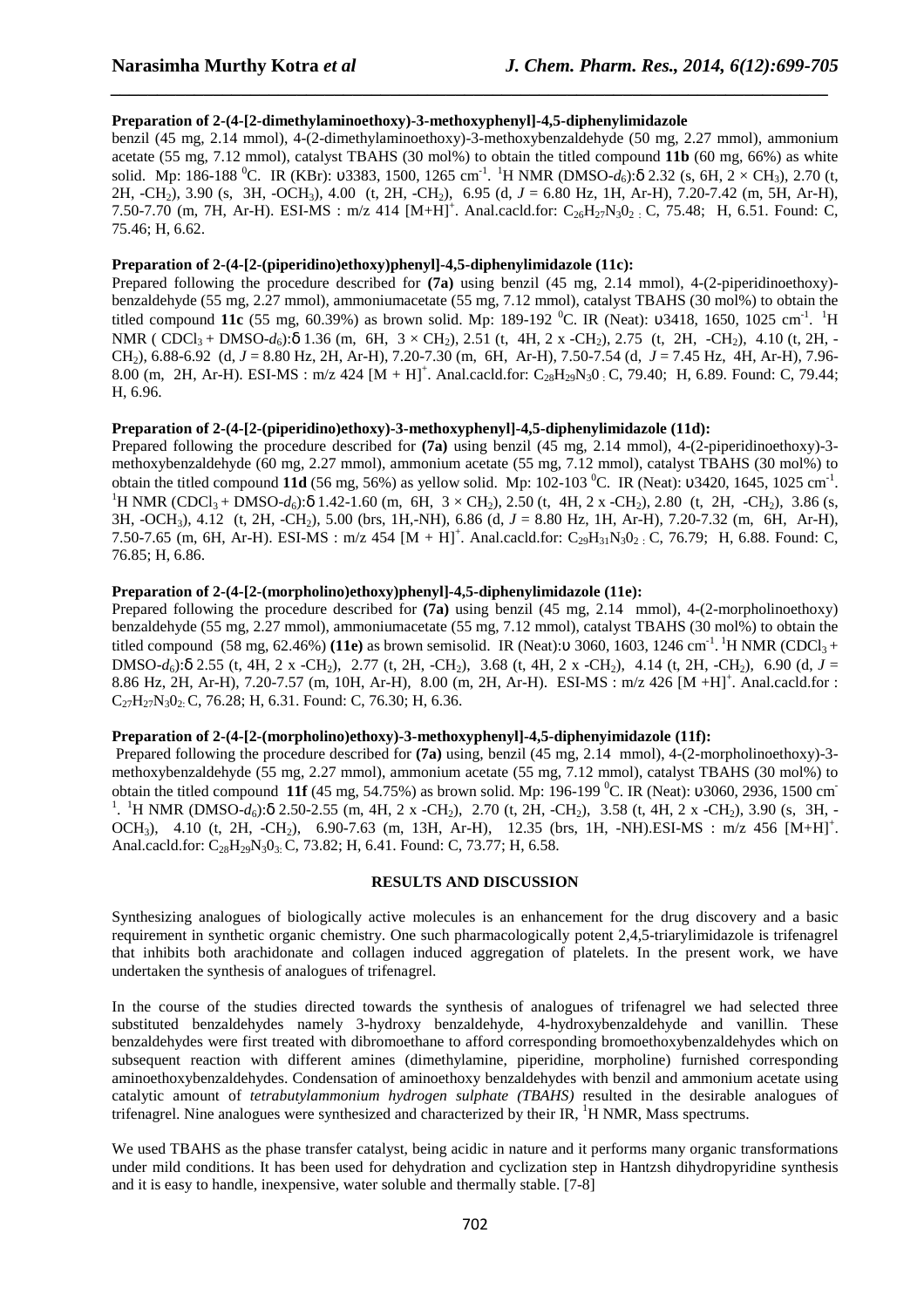Following our plan of sketch for the synthesis of analogues of trifenagrel we initially prepared 3-aminoethoxy phenyl substituted trisubstituted imidazole derivatives **(7a-c)**. Accordingly reaction of 3-hydroxybenzaldehyde **(1)** with dibromoethane **(2)** in the presence of 6N NaOH gave 3-(2-bromoethoxy) benzaldehyde **(3)** in 50% yield as brown liquid. The formation of the compound was evident from mass spectrum (EI) by the appearance of molecular ion peak at  $m/z$  228, IR by the appearance of C-H stretching of CHO at 1695 cm<sup>-1</sup>, <sup>1</sup>H NMR by the appearance of methylene protons at δ 3.58 and δ 4.24 as triplets. The compound **(3)** was then treated with dimethylamine in the presence of methanol to afford compound **(5a)** in 90% yield as yellow solid. In the mass spectrum (EI) the appearance of molecular ion peak at  $m/z$  193, in IR the appearance of C-H stretching of CHO at 1679 cm<sup>-1</sup> and appearance of a singlet at  $\delta$  2.90 corresponding to methyl protons of amine in <sup>1</sup>H NMR confirmed the compound **(5a).**

*\_\_\_\_\_\_\_\_\_\_\_\_\_\_\_\_\_\_\_\_\_\_\_\_\_\_\_\_\_\_\_\_\_\_\_\_\_\_\_\_\_\_\_\_\_\_\_\_\_\_\_\_\_\_\_\_\_\_\_\_\_\_\_\_\_\_\_\_\_\_\_\_\_\_\_\_\_*



Similarly two more derivatives **(5b, 5c)** were prepared from compound **(3).** 3-(2-piperidinoethoxy) benzaldehyde was obtained in 68% yield as brown liquid by the reaction of piperidine with compound **(3).** The compound **(5b)** was structurally confirmed by the appearance of  $[M+H]^+$  peak at  $m/z$  234 in mass spectrum (ESI), C-H stretching of CHO at 1697 cm<sup>-1</sup> in IR and the appearance of aliphatic protons of piperidine at  $\delta$  1.46 and  $\delta$  3.46 as multiplet and triplet respectively in <sup>1</sup>H NMR. In an identical manner compound (5c) was prepared with 70% yield as brown liquid and the spectroscopic features fully supported its assigned structure.

The three-component condensation of benzil **(6),** aldehydes **(5a-c)** and ammonium acetate in the presence of 30 mol% of TBAHS gave trisubstituted imidazoles **(7a-c)(Scheme-1).** The compound **(7a)** was characterized from mass spectrum (ESI) by appearance of  $[M+H]^+$  peak at  $m/z = 384$ , IR by the appearance of N-H band at 3423 cm<sup>-1</sup> and from <sup>1</sup>H NMR by the appearance of increased aromatic protons at  $\delta$  7.20-7.60 and the absence of CHO proton at δ 10.00. Similarly the compounds **(7b, 7c)** were synthesized and their spectroscopic features fully supported the assigned structures.

The scope of the reaction was further extended for the preparation of 4-hydroxybenzaldehyde and vanillin derived analogues of trifenagrel using compounds **(8a, 8b).** The compounds **(8a, 8b)** on reaction with 1,2-dibromoethane in the presence of 6N NaOH provided the compound **(9a, 9b)** respectively. The formation of compounds **(9a, 9b)** was evident from the appearance of  $[M+H]^+$  peak at  $m/z = 230$  and 250 in mass spectrum (ESI) respectively, C-H stretching of CHO at 1685 and 1680 cm<sup>-1</sup> in IR respectively and the appearance of methylene protons as triplet at  $\delta$ 3.65 and  $\delta$  4.35 respectively in <sup>1</sup>H NMR of both the compounds **(9a, 9b)**.

The compounds **(9a, 9b)** were then treated with dimethylamine in the presence of methanol to afford compound **(10a, 10b)** as brown liquid in 85% yield **(Scheme-2).** The formation of the compound **(10a, 10b)** was evident from the appearance of  $[M+H]^+$  peak at  $m/z = 193$  and 224 in mass spectrum (ESI) respectively, C-H stretching of CHO at 1692 and 1680 cm<sup>-1</sup> in IR respectively and the appearance of a singlet at  $\delta$  2.32 and  $\delta$  2.30 respectively in <sup>1</sup>H NMR spectra corresponding to methyl protons of amine**.** In a similar way two more derivatives for each **(10c, 10d, 10e, 10f)** were synthesized and their spectroscopic features fully supported its assigned structure.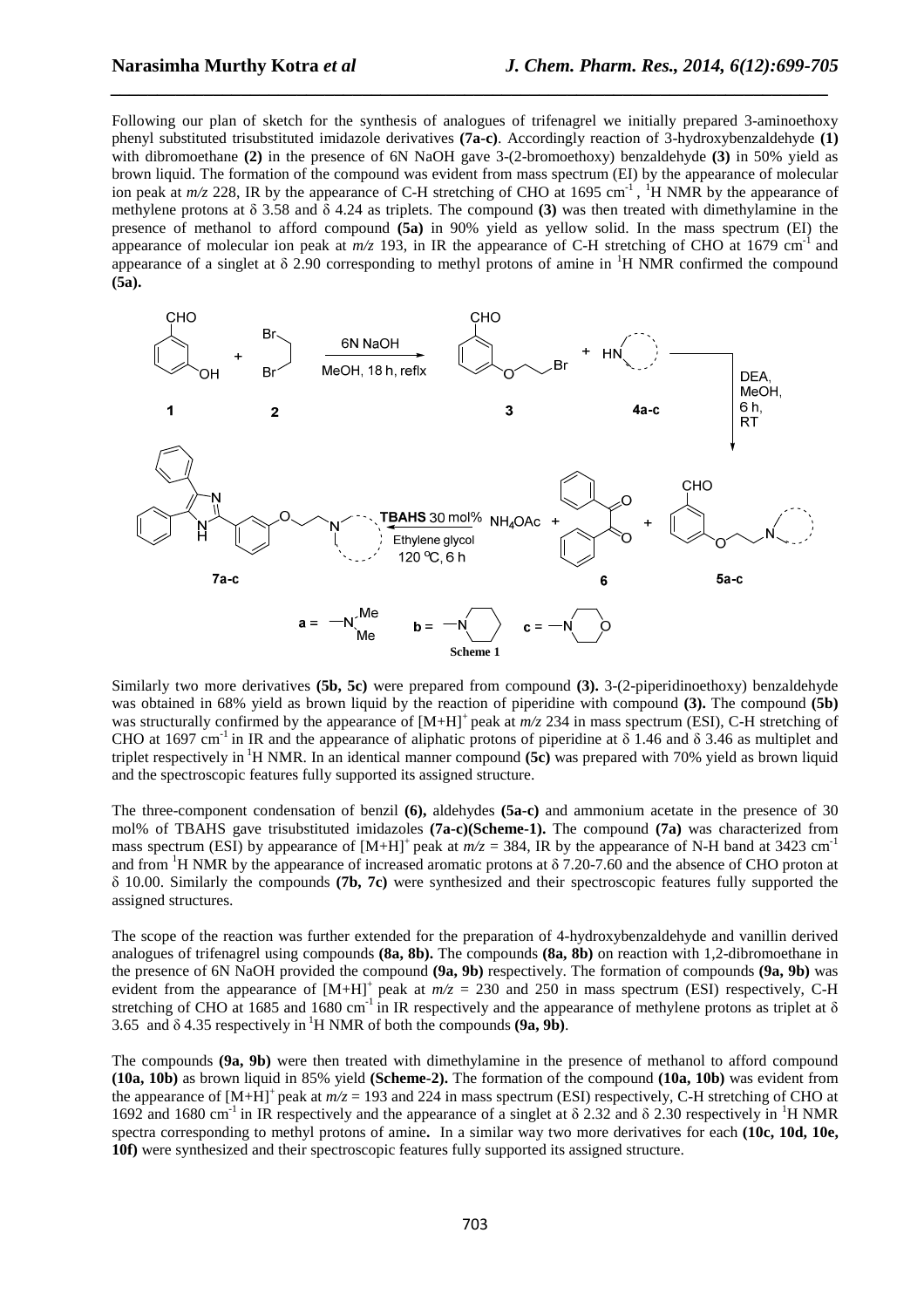The three-component condensation of benzil **(6),** aldehydes **(10a-f)** and ammonium acetate in the presence of 30 mol% of TBAHS gave trisubstituted imidazoles **(11a-f) (Scheme-2).** The compound **(11a)** was characterized from mass spectrum (ESI) by appearance of  $[M+H]^+$  peak at  $m/z = 384$ , IR by the appearance of N-H band at 3055 cm<sup>-1</sup> and from <sup>1</sup>H NMR by the appearance of increased aromatic protons at  $\delta$  7.30-7.90 and the absence of CHO proton at δ 9.90. Similarly the compounds **(11b-f)** were synthesized and their spectroscopic features fully supported its assigned structure.

*\_\_\_\_\_\_\_\_\_\_\_\_\_\_\_\_\_\_\_\_\_\_\_\_\_\_\_\_\_\_\_\_\_\_\_\_\_\_\_\_\_\_\_\_\_\_\_\_\_\_\_\_\_\_\_\_\_\_\_\_\_\_\_\_\_\_\_\_\_\_\_\_\_\_\_\_\_*



#### **CONCLUSION**

We successfully synthesized analogues of trifenagrel and selected three substituted benzaldehydes. Condensation of aminoethoxy benzaldehydes with benzil and ammonium acetate using catalytic amount of tetrabutylammonium hydrogen sulphate (TBAHS) resulted in the desirable analogues of trifenagrel. Nine analogues were synthesized and characterized by their IR,  $H$  NMR, Mass spectrums

#### **Acknowledgements**

The authors thank to JNTU Hyderabad for the support and encouragement.

#### **REFERENCES**

[1] (a) M. R. Grammitt, A. R. Katrizky, A. J. Boulton, *Advances in Heterocyclic Chemistry*, Academic, New York, **1980**, *27*, 241; (b) M. R. Grammitt, A. R. Katrizky, A. J. Boulton, *Advances in Heterocyclic Chemistry*, Academic, New York, **1970**, *12*, 103.

[2] (a) C. F. Caliborne, N. J. Liverton, K. T. Nguyen, *Tetrahedron Lett.,***1998**, *39*, 8939; (b) C.Zhang, Sepehr Sarshar, E. J. Moran, S. Krane, J. C. Rodarte, K. D. Bendbatoul, R. Dixon, M. M. Adnan Mjalli, *Bioorg. Med. Chem.,***2000**, *10*, 2603.

[3] (a) M. R. Grammitt, A. R. Katrizky, C. W. Rees, *Comprehensive Heterocyclic Chemistry ,* Pergamon press; London, **1984**, *5*, 374; (b) H. Heightman, T. Vasella, *Angew . Chem . Int. Ed.,***1999**, *38*, 750.

[4] (a) T. Lindel, P. R. Jensen, W. Fenical, B. H. Long, A. M. Casazza, J. Carboni, C. R. Fairchild, *J. Am. Chem. Soc.,* **1997**, *119*, 8744; (b) M. D'Ambrosio, A. Guerriero, F. Pietra, *Helv. Chim. Acta.,***1987**, *70*, 2019; (c) M. D'Ambrosio, A. Guerriero, R. Pietra, *Helv. Chim. Acta.,***1988**, *71*, 964.

[5] Z. Jin, Z. Li, R. Huang, *Nat. Prod. Rep.,***2002**, *19,* 454.

[6] B. Cui, B. L. Zheng, K. He, Q. Y. Zheng, *J. Nat. Prod.*, **2003**,*66,* 1101.

[7] S. E. Wolkenberg, D. W. David, H. L. William, Yi. Wang, Z. Zhijan, C. W. Lindsley, *Org. Lett.,* **2004**, *6*, 1453.